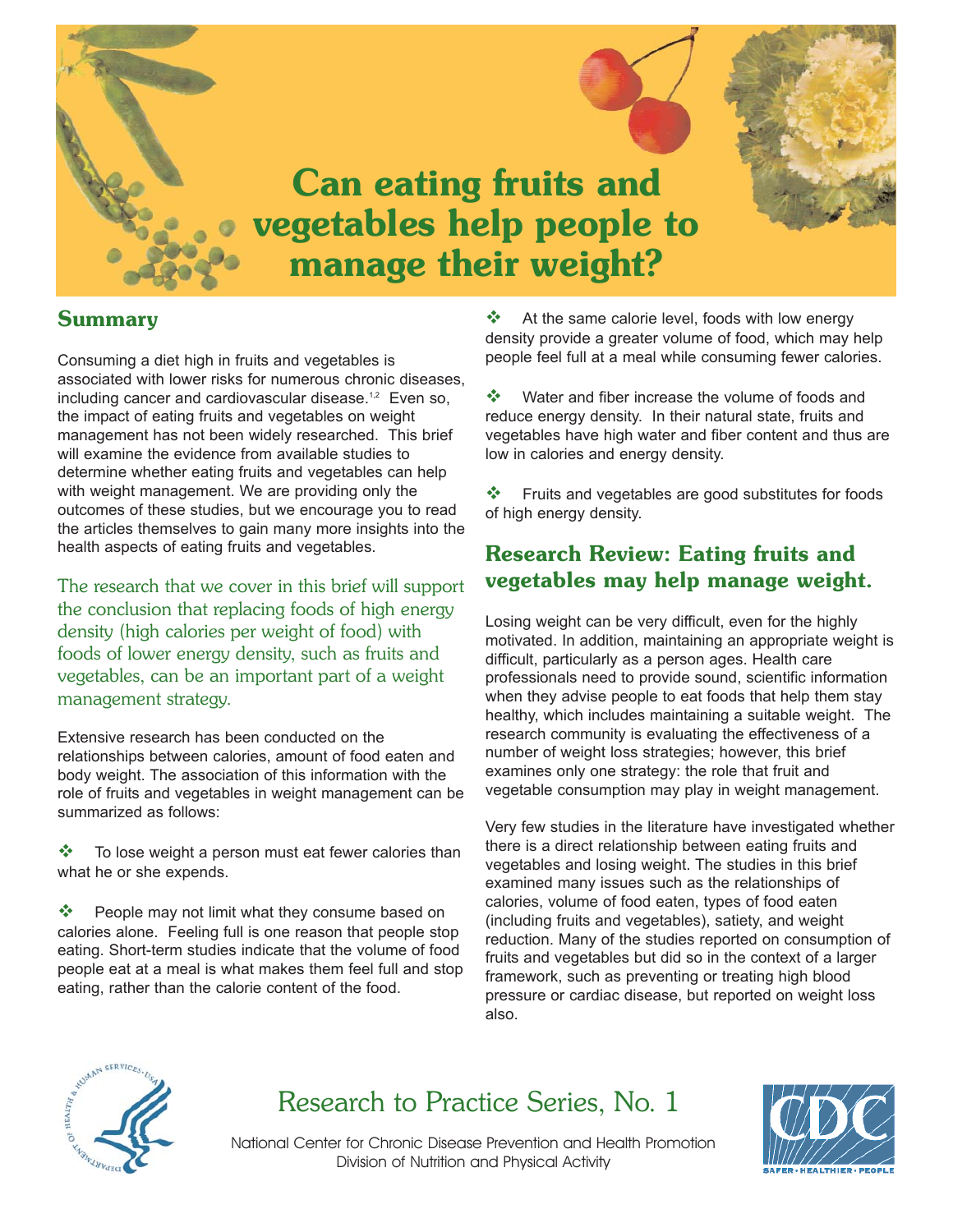**Regardless of what types of food a person eats, the basic rule concerning weight loss is that to lose weight people must consume fewer calories than they expend. However, limitation of intake need not be based on calories. A feeling of** 



**being full is another reason that people stop eating.** 

People eat more food than they need for many reasons. The popular term "comfort food" succinctly provides one reason: people eat foods that make them feel good, that give them comfort. Some may eat to overcome fatigue; others may mistake thirst for hunger. This brief does not explore these issues, but instead looks at eating to the point of feeling full.

# **Energy Density**

Energy density is the relationship of calories to the weight of food (calories per gram).



Foods high in energy density have a large number of calories relative to their weight or volume (4 to 9 calories per gram of weight). Foods high in energy density include low-moisture

foods like crackers and cookies or high-fat foods like butter and bacon.



Foods with medium energy density range from 1.5 to 4 calories per gram of weight. Examples include hard-boiled eggs, dried fruits, bagels, broiled lean sirloin steak, hummus, grape jelly,

whole wheat bread, and part-skim mozzarella.



Foods low in energy density have 0.7 to 1.5 calories per gram; those very low in energy density range from 0 to 0.6 calories per gram. Examples of foods in these two groups include

tomatoes, cantaloupe, broth-based soups, fat free cottage cheese, fat free yogurt, strawberries, broccoli, and turkey breast roasted with no skin. Most fresh fruits and vegetables fall into one of these two categories.

### *Energy Density and Volume*

Short-term studies (mostly conducted over several days with limited food options) described in the following section indicate that feeling full is more likely to make a person stop eating than is the total caloric content of the food consumed. Many people believe that consuming highcalorie foods will make them feel full, but a study by Duncan and colleagues<sup>3</sup> provided contrary evidence. In their study 20 obese and nonobese participants ate as much as they wanted over 5 days from a diet that alternated from low-energy-density to high-energy-density foods. On the low-energy-density diet, the participants felt full with just over half the calories (1570 kcal) they needed to feel full on the high-energy-density diet (3000 kcal).

The positive effect of the volume of food eaten on the feeling of being full was demonstrated by researchers who created a greater volume of milkshakes simply by adding air. In a study published in 2000 by Rolls and colleagues,<sup>4</sup> 28 men ate 3 meals in the laboratory 1 day a week for 4 weeks. On 3 of the 4 days the participants were given a yogurt-based milkshake 30 minutes before lunch. The milkshakes varied in volume (300 ml, 450 ml, and 600 ml) and were equal in caloric content because the higher volume was achieved by incorporating air. All three "sizes" had identical ingredients and weighed the same. Calories consumed were 12% lower following consumption of the 600 ml milkshake, and participants reported greater increases in feelings of fullness after drinking the 450 ml milkshake or the 600 ml milkshake than after the 300 ml drink.

**For the same number of calories, people can eat foods with low energy density in greater volume than foods with high energy density. This** 



**helps people feel full and yet consume fewer calories.** 

In a study by Bell et al.  $(1998)^5$  3 groups of women were provided meals and an evening snack for 2 days. One group followed a low-calorie menu; the second, a mediumcalorie menu; and the third, high-calorie menu. The 3 menus were similar except that more vegetables were offered in the medium- and low-calorie menus to reduce their overall caloric content. The researchers found that women in each group ate a similar amount of food, which resulted in the medium-calorie group consuming more calories than the low-calorie group and the high-calorie group consuming more than either of the other 2 groups.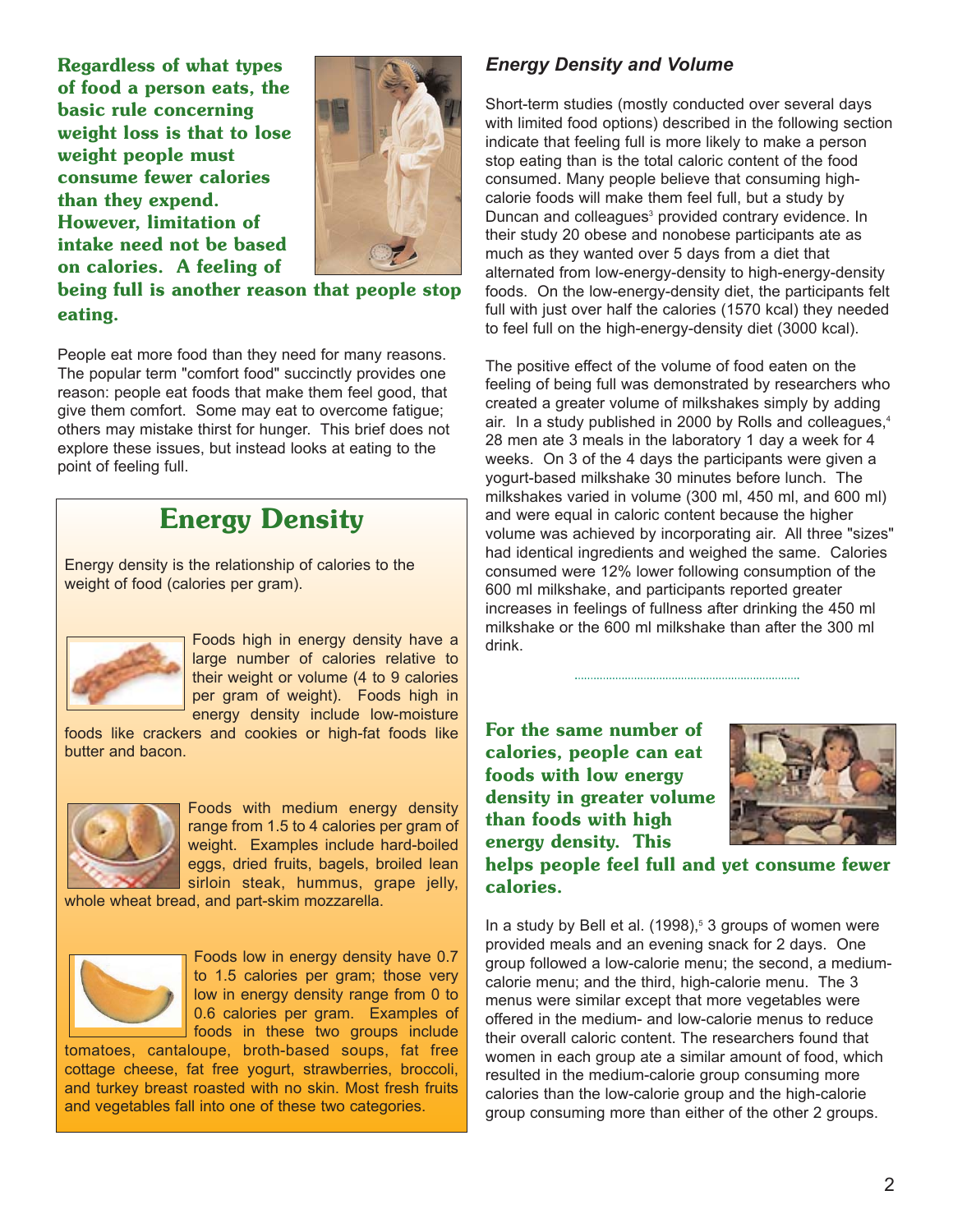Another study<sup>6</sup> shows how water added to food increases volume and thus its overall impact on feeling full. Twentyfour women ate breakfast, lunch, and dinner in the laboratory 1 day a week for 4 weeks. On 3 days of the 4 days, they were served a dish made of the same ingredients but prepared differently. On 1 day, they were served a chicken-rice casserole; the second, a chickenrice casserole with a glass of water; on the third chickenrice soup. The soup was made by adding the water into the casserole ingredients used the day before. Serving size was  $1^{1/3}$  cups for the casserole and  $2^{1/2}$  cups for the soup. Eating the soup significantly increased the feeling of fullness and reduced the participants' hunger, also significantly reducing the number of calories the women consumed during lunch. Drinking a glass of water with the casserole had no effect on total calories consumed or on feelings of being full.

Other studies have yielded similar findings. In a literature review by Yao and Roberts in 2001, $<sup>7</sup>$  the authors found in</sup> short-term studies that eating low-energy-dense foods promoted feelings of being full, reduced hunger, and decreased energy intake regardless of how the food was changed to lower the energy density (such as reducing fat). In the long-term studies they reviewed, eating lowenergy-density foods promoted moderate weight loss. In studies lasting longer than 6 months, weight loss was 3 times greater in persons who ate foods of low energy density (low in fat and high in fiber) than in those who simply ate low-fat foods.

**Water and fiber in foods increase volume and thereby reduce energy density. In their natural state, fruits and vegetables** 



**have high water and fiber content and are low in calories and energy density.** 

Fat increases the energy density of foods, while water and fiber decrease energy density. Water has the greatest impact on energy density because it adds weight to food without increasing calories, thus decreasing energy density.8 Most fruits and vegetables are low in energy density because of their high water and fiber content and their low fat content.

The water and fiber content of many vegetables and fruits is well documented. The USDA's Web site on food composition (www.nal.usda.gov/fnic/foodcomp) lists water, fiber, and many other food components (including calories) for hundreds of vegetables and fruits.

The few researchers who have studied the effects of water and fiber in foods have frequently conducted their studies

on different forms of fruits (e.g., whole, purée, and **What is the difference**  juice). The results indicate **between volum**<br>that fruits can onbance that fruits can enhance satiety, especially when consumed whole. **In this brief, volume means** comparing different forms both terms refer to the<br>of apples, each containing space occupied in three of apples, each containing  $60 g$  of sugar, found that dimensions, or cubic size. whole apples, which  $\vert$  They do not refer to weight. contained 2.9% fiber, were

Researchers in a study<sup>9</sup> the same thing as amount;<br>comparing different forms both terms refer to the

associated with higher satiety ratings than was apple purée or fiber-free apple juice. The authors attributed the differences in satiety to the fiber content of the foods and its effects on glucose homeostasis. Another study<sup>10</sup> which compared whole oranges (2.5% fiber) to orange juice (fiber free) and whole grapes (1.3% fiber) to grape juice (fiber free) confirmed that whole fruit provided more satiety than juice. Instead of one serving of orange juice (6 ounces, 85 calories), a person can eat a medium orange and consume only 65 calories and obtain much more fiber and volume.

full,<sup>11-14</sup> Gustafsson and colleagues found that adding In studies that tested the influence of vegetables on feeling vegetables (carrots and spinach) to meals with equal calories enhanced the feelings of being full if at least 200 g of vegetable were added. These studies did not distinguish whether the effect was related to the vegetables' fiber and water content or the reduction of energy density of the food. However, the ratings of fullness were correlated positively with the dietary fiber content, the water content, and the total weight of the meal.

Dietary fiber, regardless of the source, has also been linked to weight regulation. A review summarizing the effects of high- versus low-fiber diet interventions found that the high-fiber diets in 20 of 22 studies resulted in weight loss.<sup>15</sup> Using pooled data from 12 of the intervention studies that did not control energy intake, the authors found that the participants on the higher-fiber diets lost significantly more weight than those on the lower-fiber diets. From those same studies it was found that an increase of 14 g of fiber a day was associated with an average weight loss of 1.9 kg (4.2 lb) over 3.8 months. These analyses highlight the importance of fiber-rich foods, such as fruit and vegetables, in weight regulation.

**Numerous foods are low in energy density. Among these foods, fruits and vegetables are excellent substitutes for high-energy-density foods.** 



Fruits and vegetables are good substitutes, in part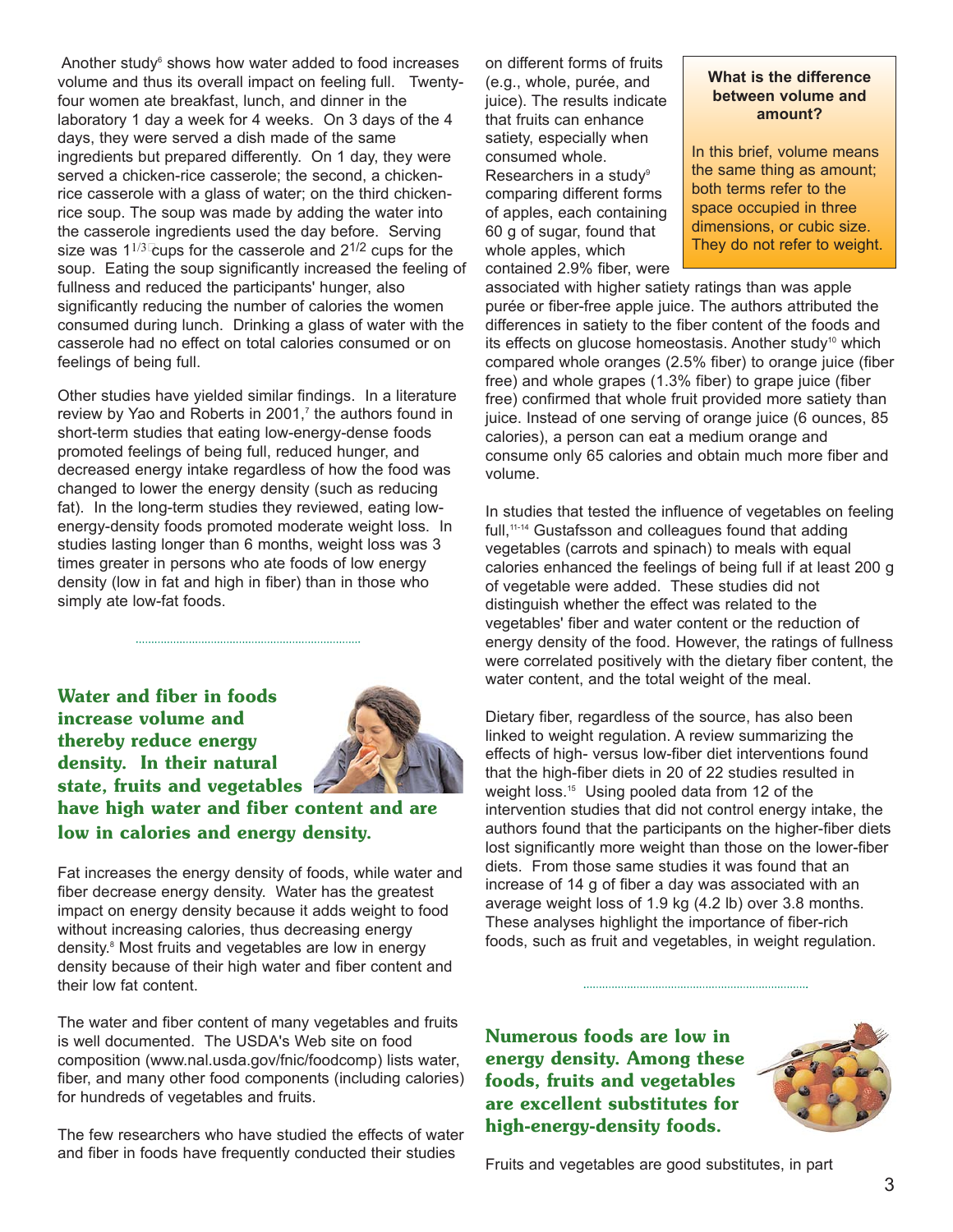because of their nutritional benefit, including their vitamins and minerals and because consuming them appears to be associated with decreased cancer and cardiovascular disease.<sup>1,2</sup>

### *Dietary Interventions and Advice to Lose Weight*

Although no studies have directly linked consumption of fruits and vegetables to weight loss, many studies have considered fruit and vegetable consumption in the management of chronic diseases while also reporting on weight loss and maintenance. Many of these studies are included in a recent comprehensive review of intervention studies.<sup>16</sup> The review's authors concluded that significant weight loss can occur when advice to increase intake of fruits and vegetables is coupled with advice to reduce energy intake. Some of the studies reviewed are highlighted in the following text.

In the Multiple Risk Factor Intervention Trial (MRFIT), $17$  the participants were counseled to reduce fat and increase fruit and vegetable consumption to help lose weight and improve blood lipids and blood pressure. The recommendations emphasized fat reduction (to less than 35% of energy from fat), increased intake of fruits and vegetables (to 5 or more servings per day), and an increased consumption of grains. An increase in fruit and vegetable intake was related to maintenance of weight loss, and participants who lost more weight also showed a greater intake of fruits and vegetables. Participants made significant increases in their intakes of grains, fruits, and vegetables and decreased fat, all of which made an important contribution to weight loss.

In a study by Fitzwater et al.,<sup>18</sup> 213 obese adults were encouraged to change their eating habits to an energyrestricted diet of low-fat, high-complex-carbohydrate foods emphasizing unlimited fruits and vegetables. Over the time period of the study, 147 (69%) of the participants were successful at losing weight, with the average loss of 6.3 kg (13.9 lb). Over an average of 25 months of follow-up (range 4 to 76 months), 53% of participants continued to lose or maintain their weight, and the mean net weight loss from the pretreatment to end of follow-up was 8.0 +/- 1.0 kg  $(17.6 \pm 2.2 \text{ lb})$ .

In a study published in 2001,<sup>19</sup> Epstein and colleagues evaluated the effect of a parent-focused behavioral intervention on the eating habits of parents and children in families that had at least one obese parent and a nonobese child. The families were randomized to two groups. Parents in both groups were given a comprehensive behavioral weight-control program, but one group was encouraged to increase fruit and vegetable consumption, while the second group was urged to decrease the amount of high-fat and high-sugar foods. Materials for the children targeted the same dietary

changes as for their parents, but with no calorie restrictions. After 1 year, parents in the fruit and vegetable group had significantly greater decreases in weight than the parents in the decreased fat and sugar group. Furthermore, the parents and children in the increased fruit and vegetable group had decreased their consumption of high-fat and high-sugar foods.

A few intervention trials<sup>20-24</sup> have included advice to increase consumption of fruits and vegetables with advice to reduce fat intake without having a specific weight loss component in the intervention. In a study by Rock et al., $20$ participants were counseled to consume a daily diet that included specific amounts of fruit, vegetable, and juice servings, as well as fiber, and had 15 to 20% of energy from fat. After 1 year, the intervention and control groups did not differ significantly in body mass index (BMI;weight

in kg/height in m²). Combined data from the 2 groups **Do people feel** indicated that 11% lost weight, **satiated? satisfied? or** 74% maintained weight, and **just plain full?** 15% gained weight. Multivariate analysis of the  $\frac{1}{1}$  Satiety is the state of diets of the participants who  $\begin{array}{|l|l|}\n\hline\n\text{feeling full physically. In} \\
\text{lost weight showed that}\n\end{array}$  $i$ ncreases in energy-adjusted satiety and feeling full intakes of vegetables and dietary fiber but not fruit were  $\vert$  satisfied could also imply associated with a decrease in  $\vert$  a psychological BMI. A decrease in percent satisfaction that may go energy from fat was not, beyond feeling full however, associated with  $a \rightarrow$  physically. The studies drop in BMI. This study is  $\frac{1}{2}$  we have covered did not one of the few that reported  $\Box$  measure satisfaction; the effects of fruit and  $\Box$  and thus, we have not vegetable intake on weight  $\frac{1}{x}$  used that term. loss independent of other dietary factors.

this brief, we have used interchangeably. Being

One analysis<sup>21</sup> of the Polyp Prevention Trial reported that participants significantly increased their intake of fruits and vegetables and decreased their intake of fat within the first year of the study, losing a significant amount of weight. Again, however, the intervention did not have a specific weight loss component. Finally, in a series of trials by Singh et al.,<sup>22-24</sup> cardiac patients who were encouraged to change their diets by lowering fat intake and increasing fruits and vegetables lost a significant amount of weight during follow-up. In summary, these studies that focused on chronic disease outcomes and gave combined advice to increase fruits and vegetables and decrease dietary fat without explicitly advising weight loss often found participants either maintaining their body weight or spontaneously losing weight during follow-up.

Only a few epidemiologic studies have focused on the relationship between fruit and vegetable intake and weight management.<sup>25-27</sup> In an examination of data from the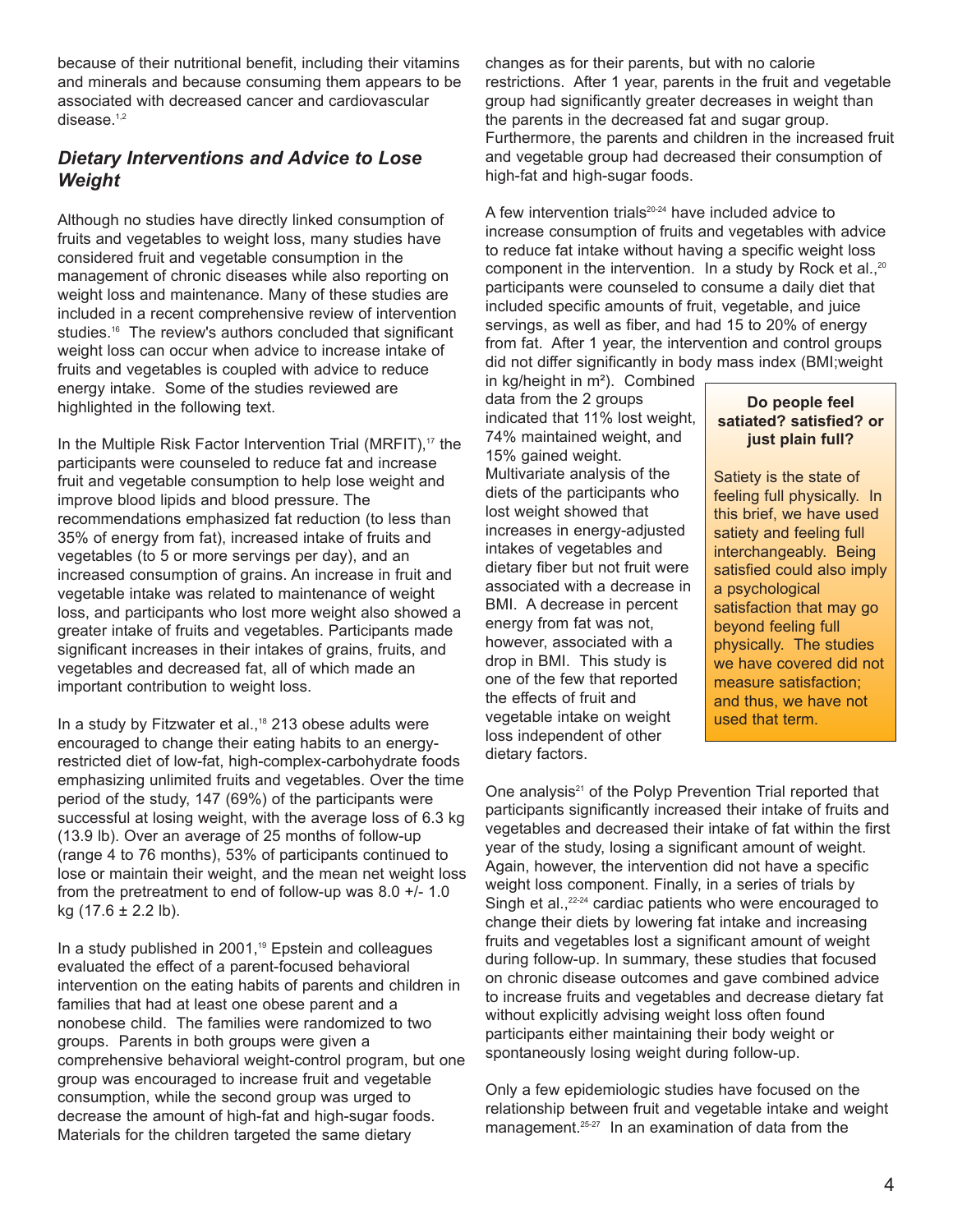Behavioral Risk Factor Surveillance System, Serdula and colleagues<sup>25</sup> found underweight women consumed more fruit and vegetables than normal-weight women (no difference was seen between normal-weight and overweight women). Among men no differences in fruit and vegetable consumption were seen by weight category. Using data from the Continuing Survey of Food Intakes by Individuals (CSFII), Lin and colleagues<sup>26</sup> found that obese men consumed significantly fewer vegetables and more white potatoes than men in lower BMI categories. Among women, however, vegetable or white potato consumption did not differ by BMI category. Both obese men and women consumed significantly less fruit than those in lower BMI categories. Finally, in the Cancer Prevention Study II, a cohort study, Kahn and colleagues reported an inverse association over 10 years between vegetable intake and both BMI and waist circumference among both men and women.<sup>27</sup> Multivariate analysis found a decrease of 0.12 BMI units and a decreased likelihood of gain in waist circumference associated with vegetable intake greater than 19 servings per week (2.7 servings per day) versus less than 19 servings per week. In summary, although few studies appear promising, more research is needed to delineate the relationship of fruit and vegetable intake and body weight within the context of epidemiologic studies.

## **What Does the Research Say About Practice?**

The research reported in this brief covers many short-term studies and some long-term studies. In some, participants chose the food they ate from a variety of options and ate their meals in their homes or regular eating places; others were conducted in laboratories. It would be very helpful to have long-term studies that specifically test the hypothesis that consumption of fruits and vegetables can be a strategy for losing weight.

Although we lack direct evidence from clinical trials that consumption of fruits and vegetables promotes weight loss, we have indirect evidence that eating fruits and vegetables may be very helpful to people who want to lose or maintain weight, as fruits and vegetables are low in calories and fat as well as high in fiber and water content.

Practitioners who advise their patients or clients to substitute fruits and vegetables for foods of high energy density as part of a weight management strategy might consider including the information that follows. A brochure, "How to use fruits and vegetables to help manage your weight," has been developed in conjunction with this brief for practitioners to use with their patients and clients. The brochure gives practical tips on the following:

 To lose weight, people must eat fewer calories than they expend. Adding fruits and vegetables to an existing eating plan that supplies sufficient calories or has more calories than needed can cause the person to gain weight. Fruits and vegetables should be substituted for foods high in energy density.

 $\cdot \cdot$  To lower the energy density of foods, such as soups, sandwiches, and casseroles, substitute fruits and vegetables for some of the ingredients that have higher energy density, such as high-fat meat, cheese, and pasta. For example, vegetables such as carrots, broccoli, mushrooms, and celery can be added to a chicken noodle casserole, thereby lowering the energy density of a fixed amount (e.g., 1 cup) of the altered dish in relation to 1 cup of the original casserole. Lettuce, tomatoes, onions, and other sliced vegetables can be added to sandwiches while decreasing the amount of high-fat meat or cheese. Many different vegetables can be added to pasta sauce.

 $\cdot$  The way fruits and vegetables are prepared and consumed makes a big difference in their effect on weight. Techniques such as breading and frying, adding high-fat dressings and sauces, and as part of a high-calorie dessert greatly increase the calorie and fat content of the dish even if it includes fruits and vegetables.

• Whole fruit is lower in energy density and more satiating than fruit juices. Pulp-free fruit juices lose their fiber content in the process of juicing. For weight control purposes, the whole fruit contains added fiber that helps make one feel full.

 $\cdot$  Are canned and frozen fruits and vegetables just as good as fresh? Frozen and canned fruits and vegetables are good options when fresh produce is not available. Consumers should be careful, however, to choose those without added sugar, syrup, cream sauces, or other ingredients that will increase calories, thereby raising the energy density. Additionally, consumers should be aware that frozen and canned fruits and vegetables sometimes contain added salt, which is not in fresh produce.

❖ Vegetables tend to be lower in calories than fruit; thus substituting more vegetables than fruit for foods of higher energy density can be helpful in a weight management plan. The Dietary Guidelines for Americans, 5th Edition (2000), published by the US Departments of Agriculture and Health and Human Services, recommends that people eat more servings of vegetables than fruits in a healthy eating plan. www.usda.gov/cnpp.